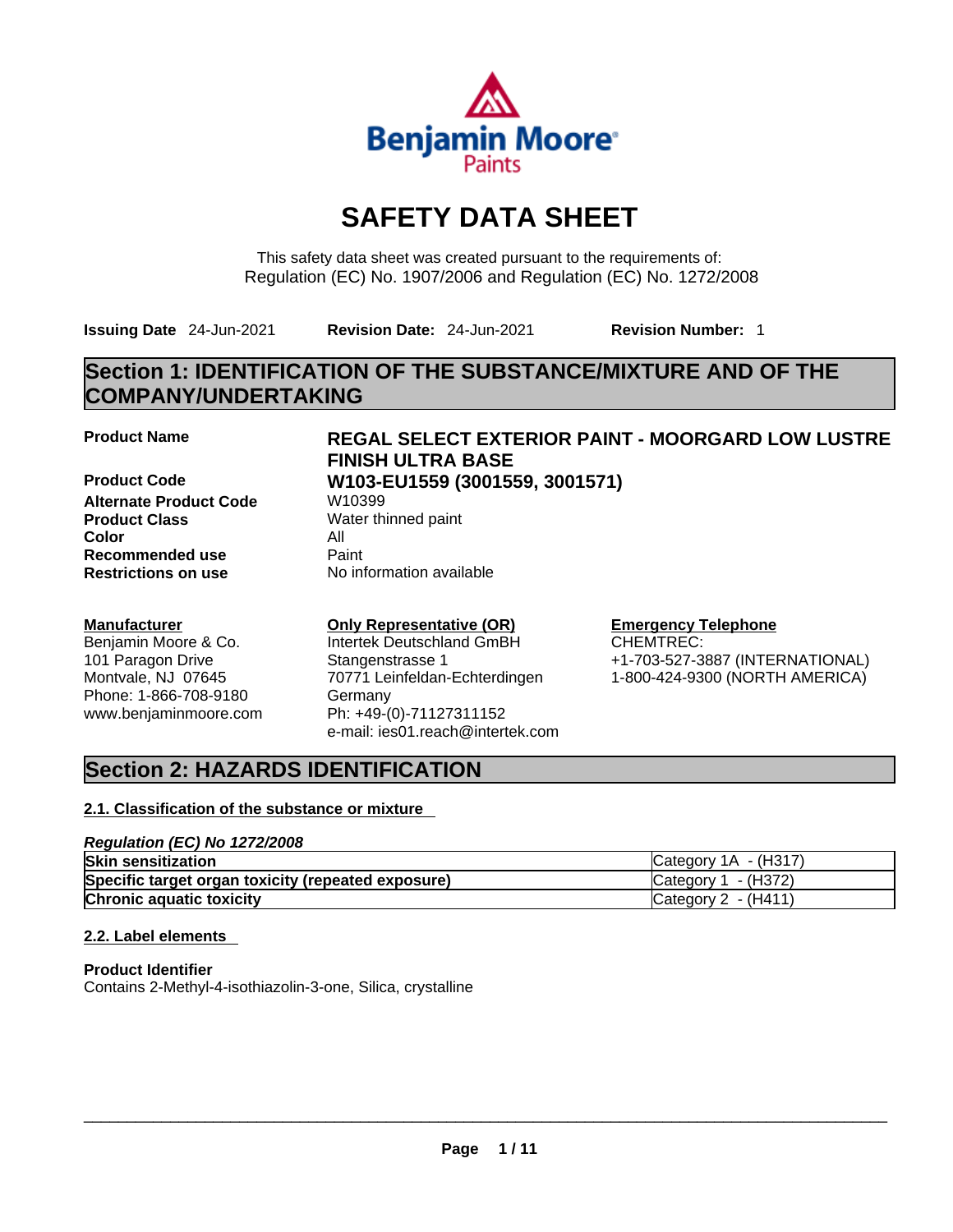# \_\_\_\_\_\_\_\_\_\_\_\_\_\_\_\_\_\_\_\_\_\_\_\_\_\_\_\_\_\_\_\_\_\_\_\_\_\_\_\_\_\_\_\_\_\_\_\_\_\_\_\_\_\_\_\_\_\_\_\_\_\_\_\_\_\_\_\_\_\_\_\_\_\_\_\_\_\_\_\_\_\_\_\_\_\_\_\_\_\_\_\_\_ W103-EU1559 (3001559, 3001571) - **REGAL SELECT EXTERIOR PAINT - MOORGARD LOW LUSTRE FINISH ULTRA BASE**



**Signal word** Danger

# **Hazard statements**

H317 - May cause an allergic skin reaction

H372 - Causes damage to organs through prolonged or repeated exposure

H411 - Toxic to aquatic life with long lasting effects

EUH208 - Contains (Cobalt bis(2-ethylhexanoate), 1,2-Benzisothiazolin-3-one, 5-Chloro-2-methyl-3(2H)-isothiazolone mixture with 2-methyl-3(2H)-isothiazolone (3:1) ). May produce an allergic reaction

# **Precautionary Statements - EU (§28, 1272/2008)**

- P101 If medical advice is needed, have product container or label at hand
- P102 Keep out of reach of children
- P260 Do not breathe dust/fume/gas/mist/vapors/spray
- P280 Wear protective gloves
- P273 Avoid release to the environment
- P321 Specific treatment (see supplemental first aid instructions on this label)
- P391 Collect spillage
- P501 Dispose of contents/ container to an approved waste disposal plant

# **2.3. Other hazards**

**Other hazards Toxic to aquatic life** 

**General Hazards No information available** 

# **Section 3: COMPOSITION/INFORMATION ON INGREDIENTS**

# **3.1 Substances**

Not applicable

# **3.2 Mixtures**

| <b>Chemical name</b>         | <b>EINECS/ELINCS No.</b> | <b>CAS No.</b> | Weight-%       | <b>Classification</b><br>according to<br><b>Regulation (EC) No.</b><br>1272/2008 [CLP]                  | <b>REACH registration</b><br>number |
|------------------------------|--------------------------|----------------|----------------|---------------------------------------------------------------------------------------------------------|-------------------------------------|
| Silica, crystalline          | 238-878-4                | 14808-60-7     | $>=20 - 25$    | STOT RE 1 (H372)                                                                                        | Not available                       |
| Zinc oxide                   | 215-222-5                | 1314-13-2      | $>=1 - 5$      | Aquatic Acute 1(H400)<br>Aquatic Chronic<br>1(H410)                                                     | Not available                       |
| Cobalt bis(2-ethylhexanoate) | 205-250-6                | 136-52-7       | $>=0.05 - 0.1$ | Skin Sens. 1A (H317)<br>Eye Irrit. 2 (H319)<br>Repr. Tox. 1B (H360)<br><b>Aquatic Acute 1</b><br>(H400) | Not available                       |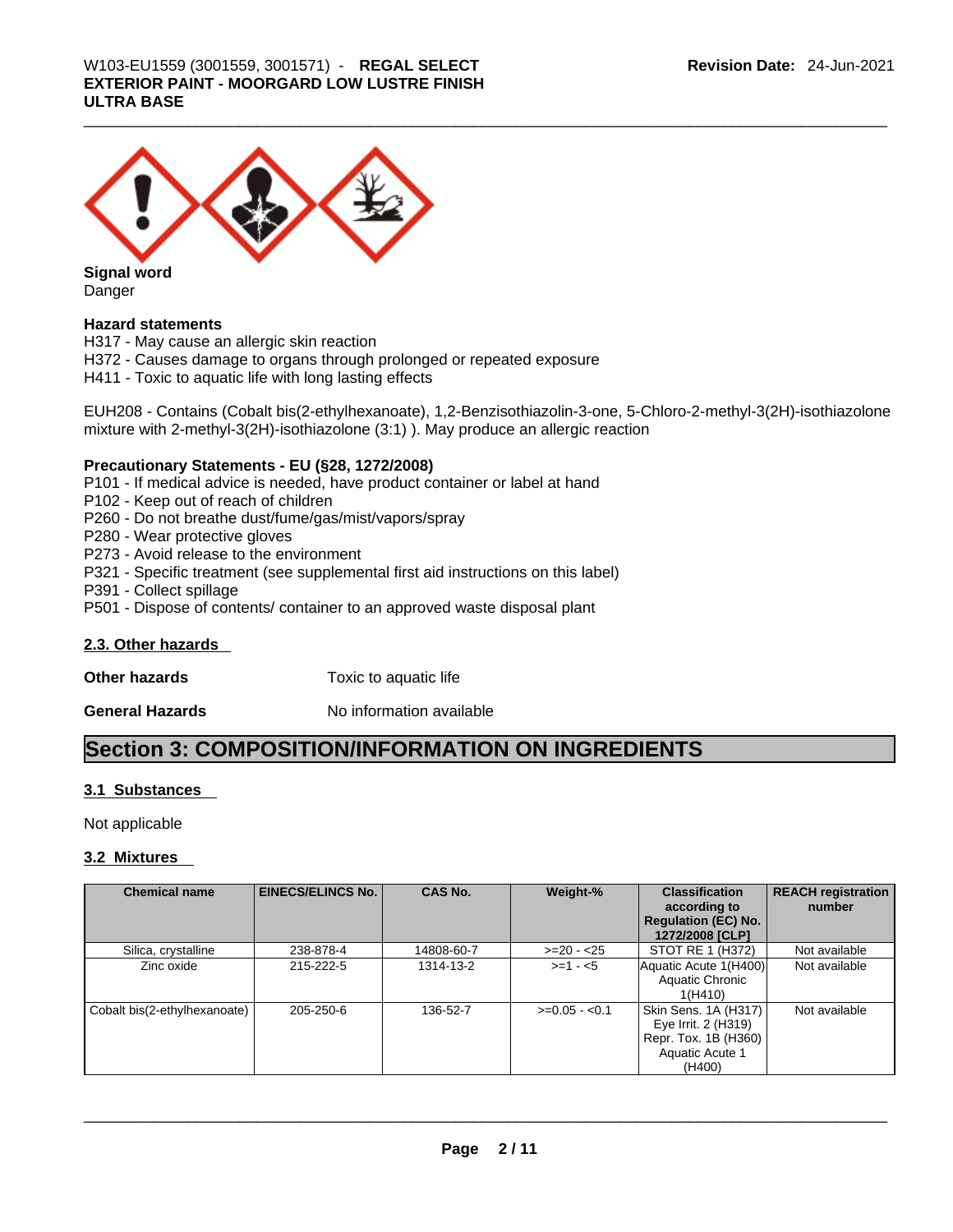# \_\_\_\_\_\_\_\_\_\_\_\_\_\_\_\_\_\_\_\_\_\_\_\_\_\_\_\_\_\_\_\_\_\_\_\_\_\_\_\_\_\_\_\_\_\_\_\_\_\_\_\_\_\_\_\_\_\_\_\_\_\_\_\_\_\_\_\_\_\_\_\_\_\_\_\_\_\_\_\_\_\_\_\_\_\_\_\_\_\_\_\_\_ W103-EU1559 (3001559, 3001571) - **REGAL SELECT EXTERIOR PAINT - MOORGARD LOW LUSTRE FINISH ULTRA BASE**

|                                                                                                 |           |            |                   | Aquatic Chronic 3<br>(H412)                                                                                                                                                                                             |               |
|-------------------------------------------------------------------------------------------------|-----------|------------|-------------------|-------------------------------------------------------------------------------------------------------------------------------------------------------------------------------------------------------------------------|---------------|
| 1,2-Benzisothiazolin-3-one                                                                      | 220-120-9 | 2634-33-5  | $>=0.01 - 0.05$   | Acute Tox 4 (H302)<br>Acute Tox 2 (H330)<br>Skin Irrit. 2 (H315)<br>Eye Dam. 1 (H318)<br>Skin Sens. 1 (H317)<br>Aquatic Acute 1<br>(H400)<br>Aquatic Chronic 2<br>(H411)                                                | Not available |
| 2-Methyl-4-isothiazolin-3-one                                                                   | 220-239-6 | 2682-20-4  | $>=0.001 - 0.005$ | Skin Corr. 1B (H314)<br>Eye Dam 1 (H318)<br>Skin Sens. 1 (H317)<br>Acute Tox. 3 (H301)<br>Acute Tox. 3 (H311)<br>Acute Tox. 2 (H330)<br>Acute Tox. 3 (H331)<br>Aquatic Acute 1<br>(H400)<br>Aquatic chronic 1<br>(H410) | Not available |
| 5-Chloro-2-methyl-3(2H)-isothi<br>azolone mixture with<br>2-methyl-3(2H)-isothiazolone<br>(3:1) |           | 55965-84-9 | $>=0.001 - 0.005$ | Acute Tox. 3 (H301)<br>Acute Tox. 2 (H310)<br>Acute Tox. 3 (H330)<br>Skin Corr. 1C (H314)<br>Eye Dam 1 (H318)<br>Skin Sens. 1 (H317)<br>Aquatic Acute 1<br>(H400)<br>Aquatic Chronic 1<br>(H410)                        | Not available |

*Full text of H- and EUH-phrases: see section 16* 

# **Section 4: FIRST AID MEASURES**

# **4.1. Description of first aid measures**

# **Description of first aid measures**

| <b>General Advice</b> | No hazards which require special first aid measures.                                                     |
|-----------------------|----------------------------------------------------------------------------------------------------------|
| <b>Eye Contact</b>    | Rinse thoroughly with plenty of water for at least 15<br>minutes and consult a physician.                |
| <b>Skin Contact</b>   | Wash off immediately with soap and plenty of water while<br>removing all contaminated clothes and shoes. |
| <b>Inhalation</b>     | Move to fresh air. If symptoms persist, call a physician.                                                |
| Ingestion             | Clean mouth with water and afterwards drink plenty of<br>water. Consult a physician if necessary.        |

# **4.2. Most important symptoms and effects, both acute and delayed**

**Most Important Symptoms/Effects** May cause allergic skin reaction. \_\_\_\_\_\_\_\_\_\_\_\_\_\_\_\_\_\_\_\_\_\_\_\_\_\_\_\_\_\_\_\_\_\_\_\_\_\_\_\_\_\_\_\_\_\_\_\_\_\_\_\_\_\_\_\_\_\_\_\_\_\_\_\_\_\_\_\_\_\_\_\_\_\_\_\_\_\_\_\_\_\_\_\_\_\_\_\_\_\_\_\_\_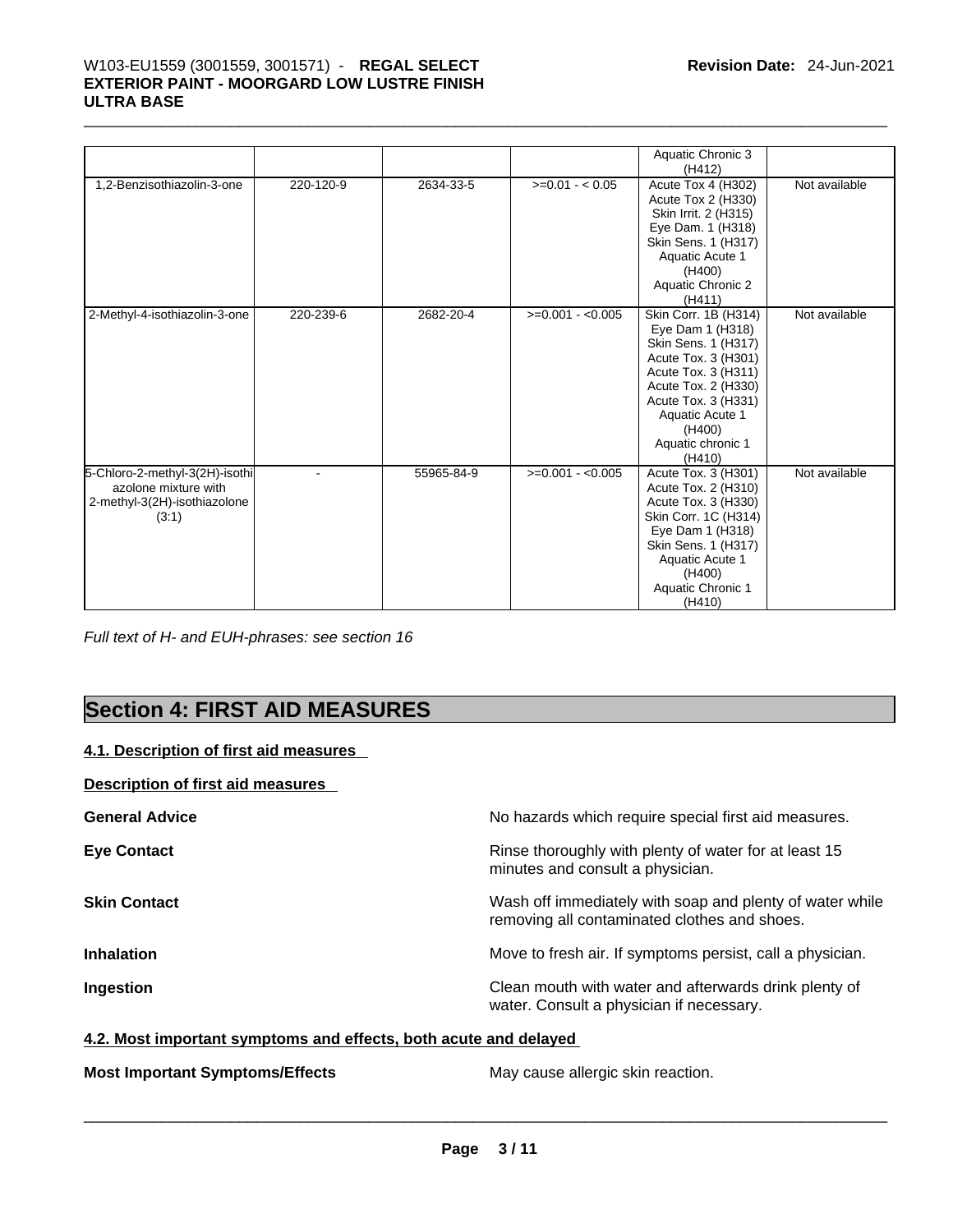|        | 4.3. Indication of any immediate medical attention and special treatment |  |
|--------|--------------------------------------------------------------------------|--|
| needed |                                                                          |  |

**Notes To Physician Treat symptomatically.** 

# **Section 5: FIRE FIGHTING MEASURES**

| 5.1. Extinguishing media                                   |                                                                                                            |
|------------------------------------------------------------|------------------------------------------------------------------------------------------------------------|
| <b>Suitable Extinguishing Media</b>                        | Use extinguishing measures that are appropriate to local<br>circumstances and the surrounding environment. |
| <b>Unsuitable Extinguishing Media</b>                      | No information available.                                                                                  |
| 5.2. Special hazards arising from the substance or mixture |                                                                                                            |
| <b>Specific Hazards Arising From The Chemical</b>          | Closed containers may rupture if exposed to fire or<br>extreme heat.                                       |
| Sensitivity to static discharge                            | No                                                                                                         |
| Sensitivity to mechanical impact                           | No.                                                                                                        |
| 5.3. Advice for firefighters                               |                                                                                                            |
| Protective equipment and precautions for firefighters      | Wear self-contained breathing apparatus and protective<br>suit.                                            |

# **Section 6: ACCIDENTAL RELEASE MEASURES**

# **6.1. Personal precautions, protective equipment and emergency procedures**

| <b>Personal Precautions</b>                               | Avoid contact with skin, eyes and clothing. Ensure<br>adequate ventilation.            |
|-----------------------------------------------------------|----------------------------------------------------------------------------------------|
| <b>Other Information</b>                                  | Observe all relevant local and international regulations.                              |
| 6.2. Environmental precautions                            |                                                                                        |
| <b>Environmental precautions</b>                          | Prevent spreading of vapors through sewers, ventilation<br>systems and confined areas. |
| 6.3. Methods and material for containment and cleaning up |                                                                                        |
| <b>Methods for Containment</b>                            | Absorb with inert material and place in suitable container<br>for disposal.            |
| <b>Methods for Cleaning Up</b>                            | Clean contaminated surface thoroughly.                                                 |
| 6.4. Reference to other sections                          |                                                                                        |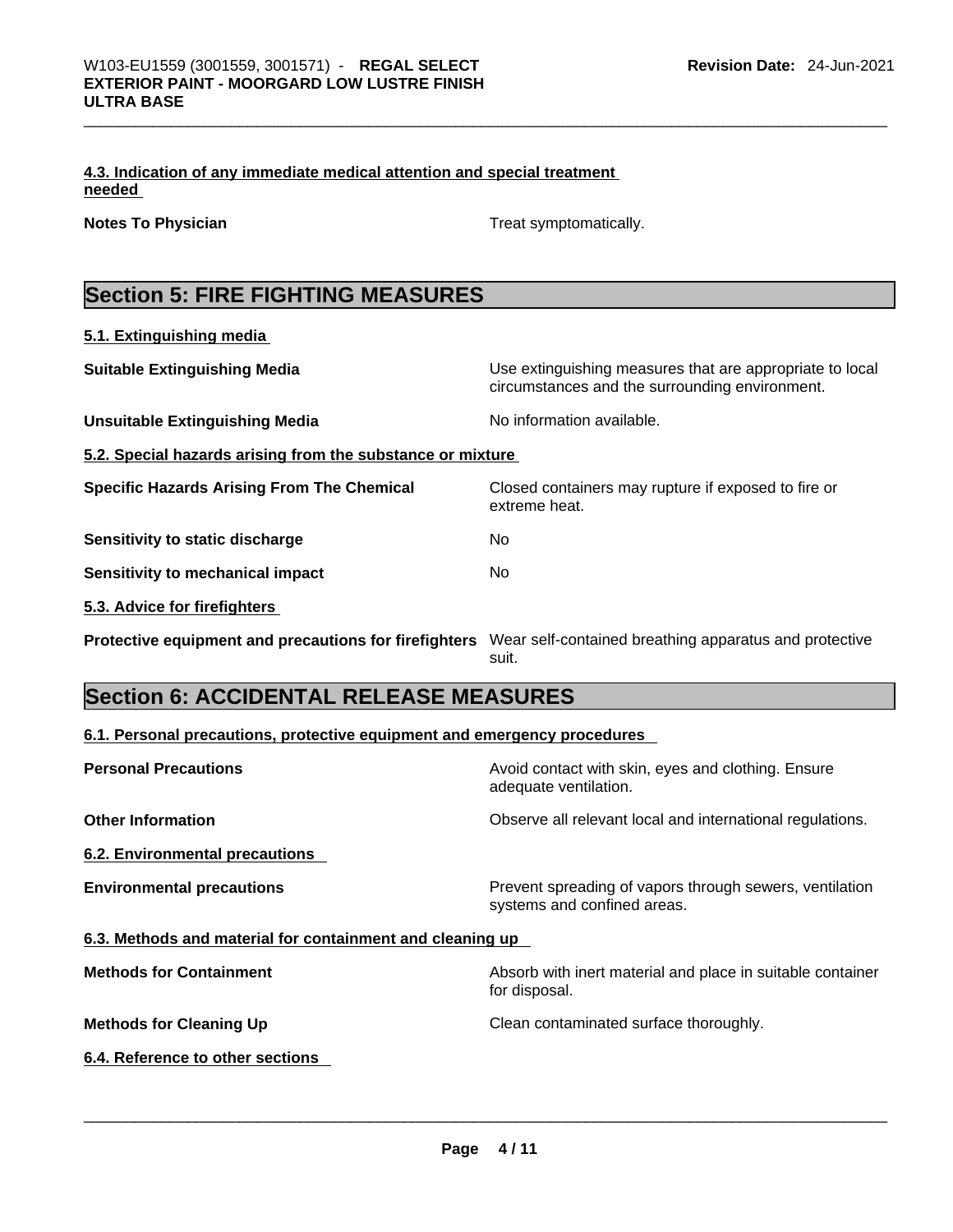**Other information** See Section 12 for additional information.

# **Section 7: HANDLING AND STORAGE**

**7.1. Precautions for safe handling** 

**Handling Handling Avoid contact with skin, eyes and clothing. Avoid breathing** vapors, spray mists or sanding dust. In case of insufficient ventilation, wear suitable respiratory equipment.

**Hygiene Measures** Wash thoroughly after handling.

# **7.2. Conditions for safe storage, including any incompatibilities**

**Storage Keep container tightly closed. Keep out of the reach of Keep** container tightly closed. Keep out of the reach of children.

**7.3. Specific end use(s)** 

**Specific Uses <b>Specific Uses Architectural coating. Apply as directed. Refer to product Specific Uses** label / literature for specific instructions.

**Risk Management Methods (RMM)** Not Applicable.

# **Section 8: EXPOSURE CONTROLS/PERSONAL PROTECTION**

# **8.1. Control parameters**

| <b>Chemical name</b>              | <b>European Union</b>        | <b>Belgium</b>                                                                    | <b>Bulgaria</b>                                           |                         | <b>Cyprus</b>                                                                                             | <b>France</b>                                       | <b>Ireland</b>                                        |
|-----------------------------------|------------------------------|-----------------------------------------------------------------------------------|-----------------------------------------------------------|-------------------------|-----------------------------------------------------------------------------------------------------------|-----------------------------------------------------|-------------------------------------------------------|
| Silica, crystalline<br>14808-60-7 | TWA: $0.1 \text{ mg/m}^3$    | TWA: $0.1$ mg/m <sup>3</sup>                                                      | TWA: $0.07$ mg/m <sup>3</sup>                             |                         |                                                                                                           | TWA: $0.1 \text{ mg/m}^3$                           | TWA: $0.1$ mg/m <sup>3</sup>                          |
| Zinc oxide<br>1314-13-2           |                              | STEL: 10 mg/m <sup>3</sup><br>TWA: $10 \text{ mg/m}^3$<br>TWA: $5 \text{ mg/m}^3$ | TWA: $5.0 \text{ mg/m}^3$<br>STEL: 10.0 mg/m <sup>3</sup> |                         |                                                                                                           | TWA: $5 \text{ mg/m}^3$<br>TWA: $10 \text{ mg/m}^3$ | TWA: $2 \text{ mq/m}^3$<br>STEL: 10 mg/m <sup>3</sup> |
| <b>Chemical name</b>              | Germany                      | Greece                                                                            | <b>Hungary</b>                                            |                         | <b>Iceland</b>                                                                                            | <b>Italy</b>                                        | Latvia                                                |
| Silica, crystalline<br>14808-60-7 |                              |                                                                                   | TWA: 0.15 mg/m <sup>3</sup>                               |                         | $0.3$ mg/m $3$ TWA<br>$0.1$ mg/m <sup>3</sup> TWA                                                         |                                                     |                                                       |
| Zinc oxide<br>1314-13-2           |                              | TWA: $5 \text{ mg/m}^3$<br>STEL: 10 mg/m <sup>3</sup>                             | STEL: 20 mg/m <sup>3</sup><br>TWA: $5 \text{ mg/m}^3$     |                         | 4 mg/m <sup>3</sup> TWA                                                                                   |                                                     | TWA: $0.5$ mg/m <sup>3</sup>                          |
| <b>Chemical name</b>              | Lithuania                    | <b>Netherlands</b>                                                                | <b>Poland</b>                                             | Romania                 | <b>Spain</b>                                                                                              | <b>Sweden</b>                                       | <b>United</b><br>Kingdom                              |
| Silica, crystalline<br>14808-60-7 | TWA: $0.1$ mg/m <sup>3</sup> | TWA: 0.075<br>mg/m <sup>3</sup>                                                   | TWA: 0.1 mg/m <sup>3</sup> TWA: 0.1 mg/m <sup>3</sup>     |                         | TWA: 0.05<br>mg/m <sup>3</sup>                                                                            | TLV: $0.1 \text{ mg/m}^3$                           | TWA: $0.1$ mg/m <sup>3</sup>                          |
| Zinc oxide<br>1314-13-2           | TWA: $5 \text{ mg/m}^3$      |                                                                                   | STEL: 10 mg/m <sup>3</sup>                                | TWA: $5 \text{ mg/m}^3$ | TWA: $2 \text{ mg/m}^3$<br>TWA: 5 mg/m <sup>3</sup> STEL: 10 mg/m <sup>3</sup> STEL: 10 mg/m <sup>3</sup> | TLV: $5 \text{ mg/m}^3$                             |                                                       |

## **8.2. Exposure controls**

**Occupational exposure controls** 

**Personal Protective Equipment** 

**Engineering Measures Ensure** Ensure adequate ventilation, especially in confined areas.

**Respiratory Protection In case of insufficient ventilation wear suitable respiratory** equipment. \_\_\_\_\_\_\_\_\_\_\_\_\_\_\_\_\_\_\_\_\_\_\_\_\_\_\_\_\_\_\_\_\_\_\_\_\_\_\_\_\_\_\_\_\_\_\_\_\_\_\_\_\_\_\_\_\_\_\_\_\_\_\_\_\_\_\_\_\_\_\_\_\_\_\_\_\_\_\_\_\_\_\_\_\_\_\_\_\_\_\_\_\_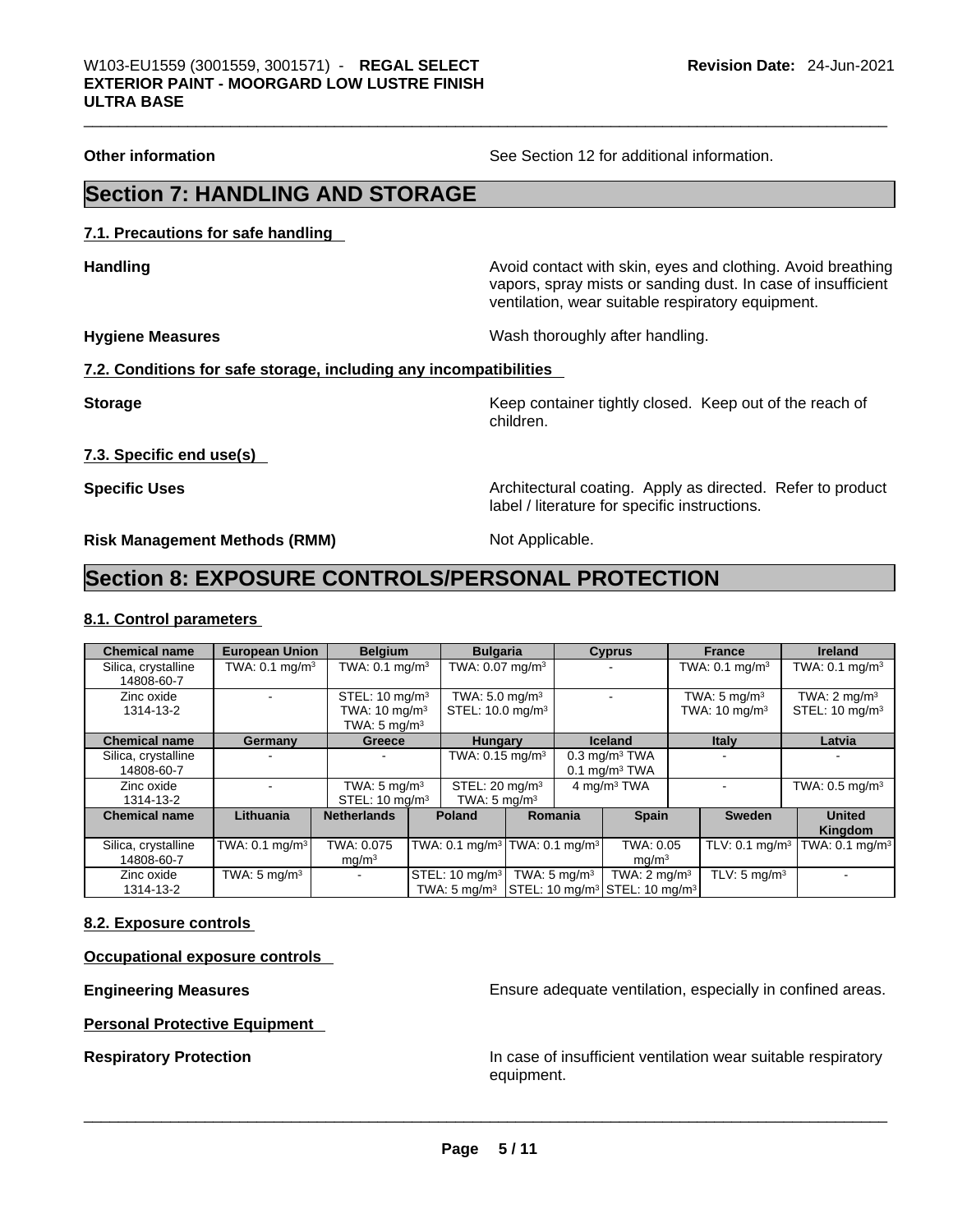**Eye Protection <b>Exercise Safety glasses** with side-shields.

**Skin Protection Skin Protection Lightweight protective clothing.** 

Hand protection **Impervious** gloves.

**Hygiene Measures Avoid contact with skin, eyes and clothing. Remove and Hygiene Measures Avoid contact with skin, eyes and clothing. Remove and** wash contaminated clothing before re-use. Wash thoroughly after handling.

# **Section 9: PHYSICAL AND CHEMICAL PROPERTIES**

# **9.1. Information on basic physical and chemical properties**

| Appearance                           | liquid                   |                        |
|--------------------------------------|--------------------------|------------------------|
| Odor                                 | little or no odor        |                        |
| <b>Odor Threshold</b>                | No information available |                        |
| <b>Property</b>                      | <b>Values</b>            | <b>Remarks/ Method</b> |
| Density (g/L)                        | 1210 - 1222              | None known             |
| <b>Relative Density</b>              | $1.21 - 1.23$            |                        |
| рH                                   | No information available | None known             |
| <b>Viscosity (cps)</b>               | No information available | None known             |
| Solubility(ies)                      | No information available | None known             |
| <b>Water solubility</b>              | No information available | None known             |
| <b>Evaporation Rate</b>              | No information available | None known             |
| Vapor pressure                       | No information available | None known             |
| Vapor density                        | No information available | None known             |
| Wt. % Solids                         | $45 - 55$                | None known             |
| <b>Vol. % Solids</b>                 | $35 - 45$                | None known             |
| Wt. % Volatiles                      | $45 - 55$                | None known             |
| <b>Vol. % Volatiles</b>              | $55 - 65$                | None known             |
| <b>Boiling Point (°C)</b>            | 100                      | None known             |
| <b>Freezing Point (°C)</b>           | 0                        | None known             |
| Melting Point (°C)                   | No information available | None known             |
| <b>Pour Point</b>                    | No information available | None known             |
| Flash Point (°C)                     | Not applicable           | None known             |
| Flammability (solid, gas)            | No information available | None known             |
| <b>Upper flammability limit:</b>     | No information available | None known             |
| Lower flammability limit:            | No information available | None known             |
| <b>Autoignition Temperature (°C)</b> | No information available | None known             |
| Decomposition Temperature (°C)       | No information available | None known             |
| <b>Partition coefficient</b>         | No information available | None known             |
| <b>Explosive properties</b>          | No information available | None known             |
| <b>Oxidizing Properties</b>          | No information available | None known             |

# **Section 10: STABILITY AND REACTIVITY**

## **10.1. Reactivity Reactivity Not Applicable. Not Applicable.**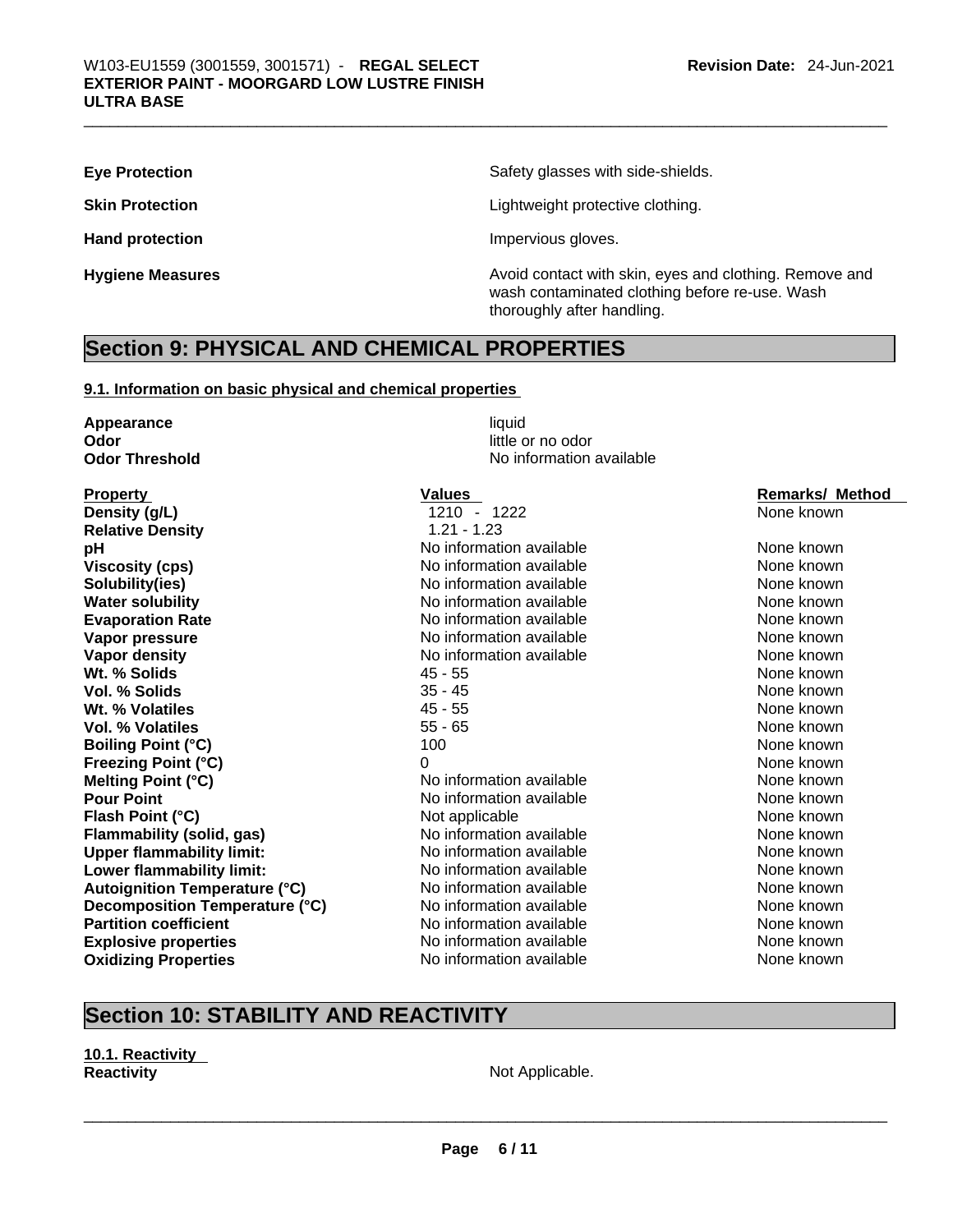| 10.2. Chemical stability                  |                                          |
|-------------------------------------------|------------------------------------------|
| <b>Chemical Stability</b>                 | Stable under normal conditions.          |
| 10.3. Possibility of hazardous reactions  |                                          |
| <b>Possibility of hazardous reactions</b> | None under normal conditions of use.     |
| 10.4. Conditions to avoid                 |                                          |
| <b>Conditions to avoid</b>                | Prevent from freezing.                   |
| 10.5. Incompatible materials              |                                          |
| <b>Incompatible Materials</b>             | No materials to be especially mentioned. |
| 10.6. Hazardous decomposition products    |                                          |
| <b>Hazardous Decomposition Products</b>   | None under normal conditions of use.     |

# **Section 11: TOXICOLOGICAL INFORMATION**

# **11.1. Information on toxicological effects**

**Product Information**

| <b>Inhalation</b>     | There is no data available for this product.                                                 |
|-----------------------|----------------------------------------------------------------------------------------------|
| Eye contact           | There is no data available for this product.                                                 |
| <b>Skin contact</b>   | Repeated or prolonged skin contact may cause allergic<br>reactions with susceptible persons. |
| Ingestion             | There is no data available for this product.                                                 |
| <b>Acute Toxicity</b> |                                                                                              |

# **Component Information**

| <b>Chemical name</b>                | Oral LD50             | Dermal LD50             | <b>Inhalation LC50</b> |
|-------------------------------------|-----------------------|-------------------------|------------------------|
| Zinc oxide                          | $>$ 5000 mg/kg (Rat)  |                         |                        |
| 1314-13-2                           |                       |                         |                        |
| Cobalt bis(2-ethylhexanoate)        |                       | $>$ 5000 mg/kg (Rabbit) | $> 10$ mg/L (Rat) 1 h  |
| 136-52-7                            |                       |                         |                        |
| 1,2-Benzisothiazolin-3-one          | $= 1020$ mg/kg (Rat)  |                         |                        |
| 2634-33-5                           |                       |                         |                        |
| 2-Methyl-4-isothiazolin-3-one       | 232 - 249 mg/kg (Rat) | $= 200$ mg/kg (Rabbit)  |                        |
| 2682-20-4                           | $= 120$ mg/kg (Rat)   |                         |                        |
|                                     |                       |                         |                        |
| 5-Chloro-2-methyl-3(2H)-isothiazolo | $= 53$ mg/kg (Rat)    |                         |                        |
| ne mixture with                     |                       |                         |                        |
| 2-methyl-3(2H)-isothiazolone (3:1)  |                       |                         |                        |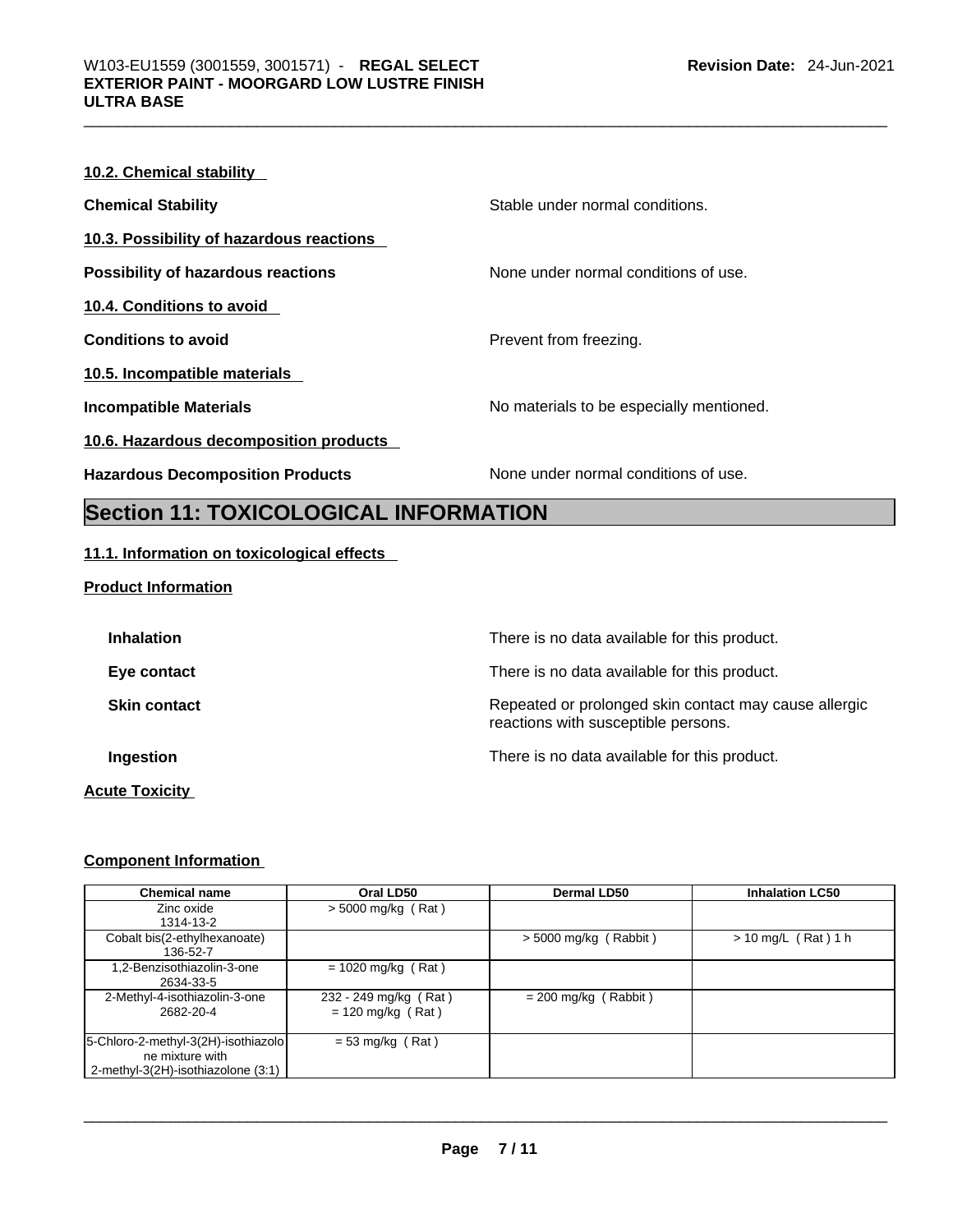| 55965-84-9                       |                                      |
|----------------------------------|--------------------------------------|
| <b>Skin corrosion/irritation</b> | No information available.            |
| Eye damage/irritation            | No information available.            |
| <b>Sensitization</b>             | May cause an allergic skin reaction. |
| <b>Mutagenic Effects</b>         | No information available.            |

#### **Carcinogenic effects**

The table below indicates whether each agency has listed any ingredient as a carcinogen.

| <b>Chemical name</b>   | <b>European Union</b> | <b>IARC</b>         |
|------------------------|-----------------------|---------------------|
| crystalline<br>Silica. |                       | Carcinogen<br>Humar |
| 14808-60-7             |                       |                     |

• Crystalline Silica has been determined to be carcinogenic to humans by IARC (1) when in respirable form. Risk of cancer depends on duration and level of inhalation exposure to spray mist or dust from sanding the dried paint.

#### **Legend**

IARC - International Agency for Research on Cancer

| <b>Reproductive Effects</b>     | No information available.                                                     |
|---------------------------------|-------------------------------------------------------------------------------|
| <b>Developmental Effects</b>    | No information available.                                                     |
| <b>STOT - single exposure</b>   | No information available.                                                     |
| <b>STOT - repeated exposure</b> | Causes damage to organs through prolonged or repeated<br>exposure if inhaled. |
| <b>Neurological Effects</b>     | No information available.                                                     |
| <b>Target organ effects</b>     | No information available.                                                     |
| <b>Symptoms</b>                 | No information available.                                                     |
| <b>Aspiration Hazard</b>        | No information available.                                                     |

# **Section 12: ECOLOGICAL INFORMATION**

## **12.1. Toxicity**

Toxic to aquatic life with long lasting effects

| <b>Chemical name</b> | Algae/aguatic plants | ™ish                                   | Crustacea |
|----------------------|----------------------|----------------------------------------|-----------|
| Zinc oxide           |                      | $ $ LC50: =1.55mg/L (96h, Danio rerio) |           |
| 1314-13-2            |                      |                                        |           |

## **12.2. Persistence and degradability**

# **Persistence / Degradability and areas are considered to the model of Degradability Resistence / Degradability**  $\sim$  **No information available.**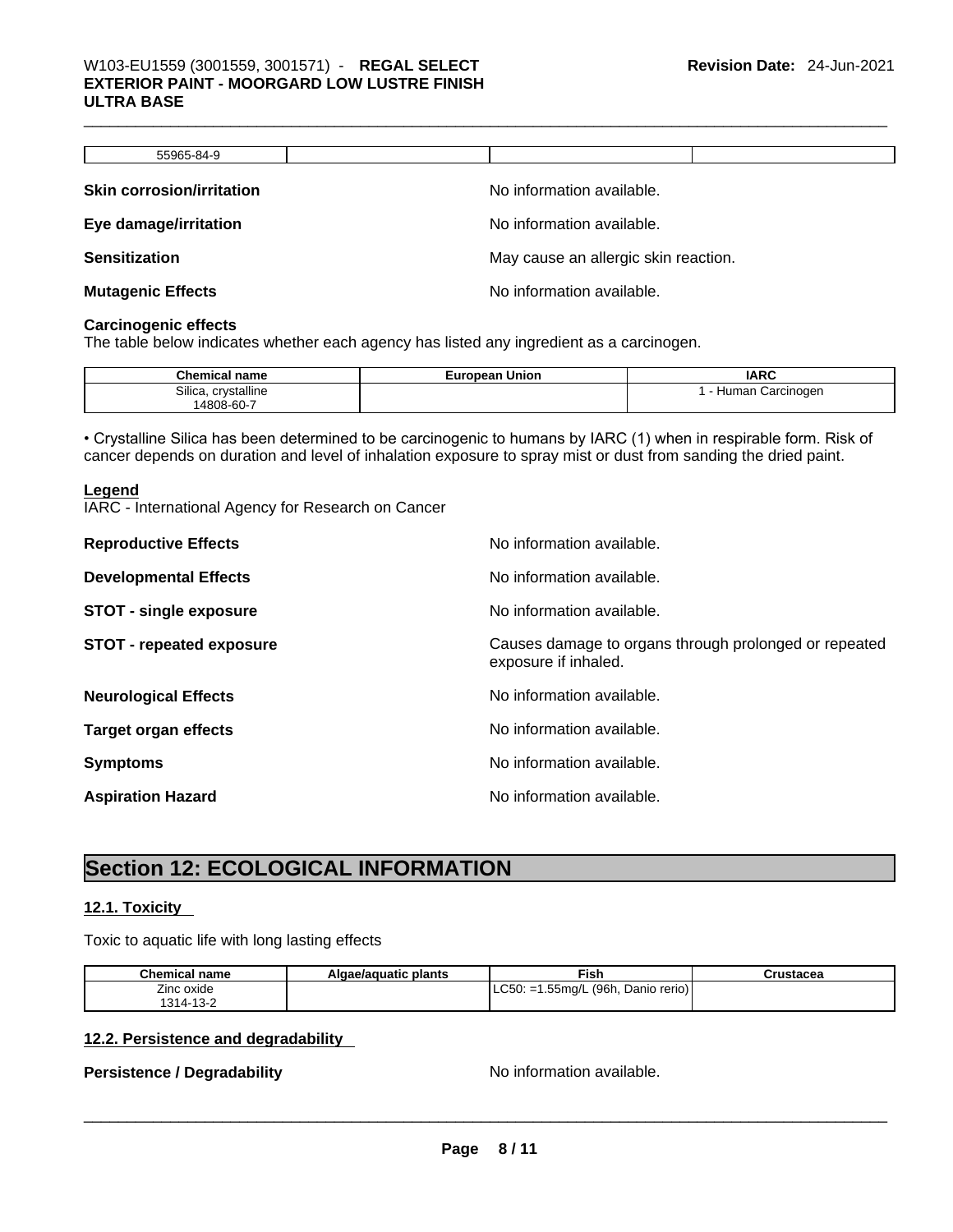## **12.3. Bioaccumulative potential**

**Bioaccumulation Notified and Series and Series and Series Algebra Bioaccumulation available.** 

| <b>Chemical name</b>       | <b>Partition coefficient</b> |
|----------------------------|------------------------------|
| 1,2-Benzisothiazolin-3-one | ن. ا                         |
| 2634-33-5                  |                              |

#### **12.4. Mobility in soil**

**Mobility in Environmental Media** Noinformation available.

**Mobility** in soil **Mobility** in soil

#### **12.5. Results of PBT and vPvB assessment**

# **PBT** and **vPvB** assessment **Notify Apple 2011** No information available.

| <b>Chemical name</b>                                                                                   | <b>PBT and vPvB assessment</b>                                   |
|--------------------------------------------------------------------------------------------------------|------------------------------------------------------------------|
| Zinc oxide<br>1314-13-2                                                                                | The substance is not PBT / vPvB PBT assessment<br>does not apply |
| Cobalt bis(2-ethylhexanoate)<br>136-52-7                                                               | The substance is not PBT / vPvB PBT assessment<br>does not apply |
| 1,2-Benzisothiazolin-3-one<br>2634-33-5                                                                | The substance is not PBT / vPvB                                  |
| 2-Methyl-4-isothiazolin-3-one<br>2682-20-4                                                             | The substance is not PBT / vPvB                                  |
| 5-Chloro-2-methyl-3(2H)-isothiazolone mixture with 2-methyl-3(2H)-isothiazolone<br>(3:1)<br>55965-84-9 | The substance is not PBT / vPvB                                  |

## **12.6. Other adverse effects**

**Other adverse effects No information available** 

# **Section 13: DISPOSAL CONSIDERATIONS**

## **13.1. Waste treatment methods**

**EWC waste disposal No No information available** 

**Waste from Residues/Unused Products** Dispose of in accordance with the European Directives on waste and hazardous waste.

**Contaminated Packaging <b>Empty Containers** should be taken for local recycling, recovery or waste disposal.

**Other Information** Waste codes should be assigned by the user based on the application for which the product was used.

# **Section 14: TRANSPORT INFORMATION**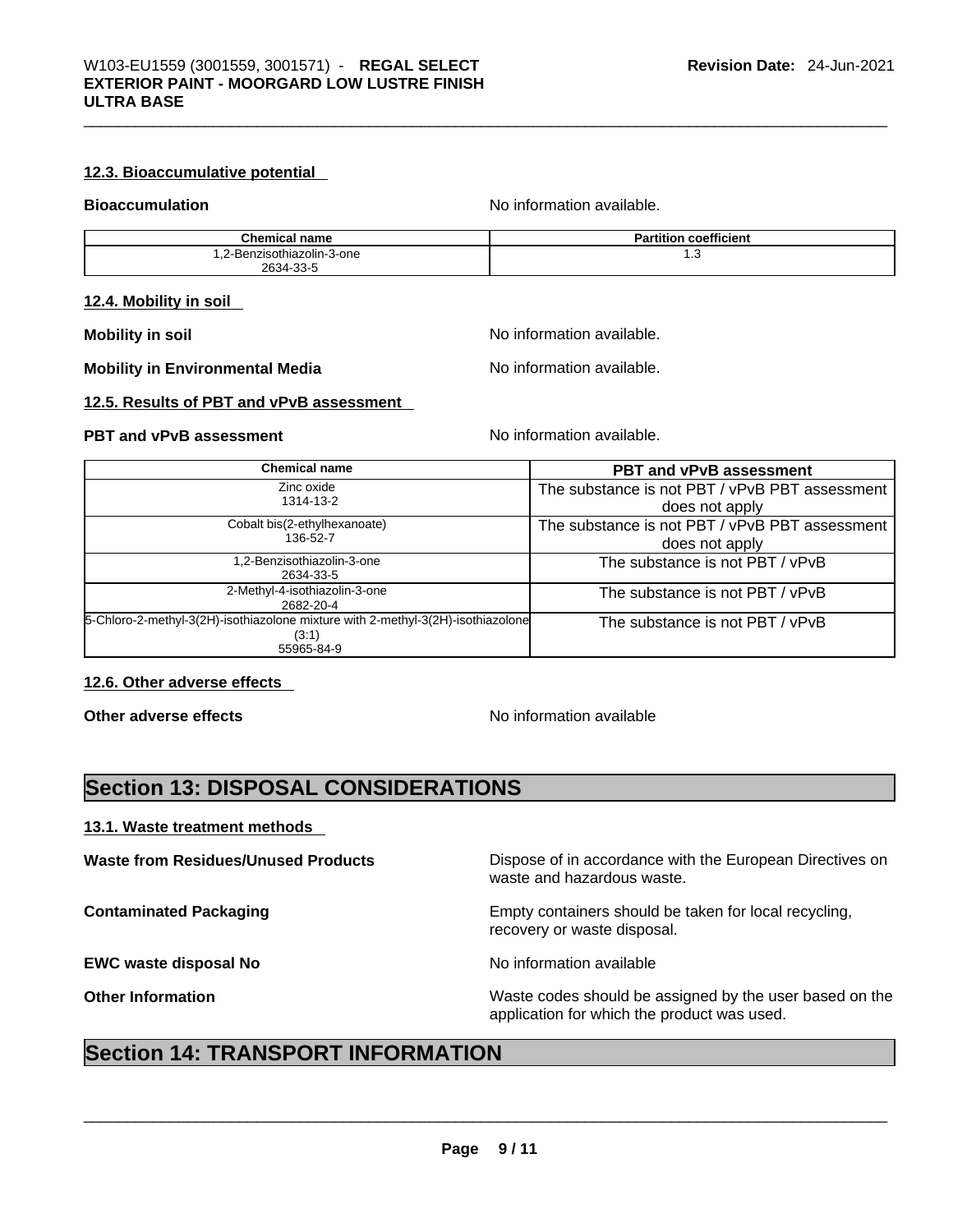| <b>IMDG</b> | Not regulated |
|-------------|---------------|
| RID         | Not regulated |
| <b>ADR</b>  | Not regulated |
| <b>ADN</b>  | Not regulated |
| <b>IATA</b> | Not regulated |

# **Section 15: REGULATORY INFORMATION**

#### **15.1. Safety, health and environmental regulations/legislation specific for the substance or mixture**

#### **Occupational Illnesses (R-463-3, France)**

| Chemical name                           | French RG number |
|-----------------------------------------|------------------|
| Silica, crystalline<br>14808-60-7       | <b>RG 25</b>     |
| 1,2-Benzisothiazolin-3-one<br>2634-33-5 | <b>RG 65</b>     |

# **European Union**

Take note of Directive 98/24/EC on the protection of the health and safety of workers from the risks related to chemical agents at work

#### **International Inventories**

| <b>AICS</b>                   | No - Not all of the components are listed. |
|-------------------------------|--------------------------------------------|
| <b>DSL: Canada</b>            | Yes - All components are listed or exempt. |
| <b>EINECS: European Union</b> | No - Not all of the components are listed. |
| <b>ENCS</b>                   | No - Not all of the components are listed. |
| <b>IECSC</b>                  | No - Not all of the components are listed. |
| <b>KECL (Annex 1)</b>         | No - Not all of the components are listed. |
| <b>PICCS</b>                  | No - Not all of the components are listed. |
| <b>TSCA: United States</b>    | Yes - All components are listed or exempt. |

#### **Legend**

**AICS** - Australian Inventory of Chemical Substances **DSL/NDSL** - Canadian Domestic Substances List/Non-Domestic Substances List **IECSC** - China Inventory of Existing Chemical Substances  **EINECS/ELINCS** - European Inventory of Existing Chemical Substances/European List of Notified Chemical Substances **ENCS** - Japan Existing and New Chemical Substances **KECL** - Korean Existing and Evaluated Chemical Substances **PICCS** - Philippines Inventory of Chemicals and Chemical Substances

**TSCA** - United States Toxic Substances Control Act Section 8(b) Inventory

#### **15.2. Chemical safety assessment**

# **Chemical Safety Report** No information available \_\_\_\_\_\_\_\_\_\_\_\_\_\_\_\_\_\_\_\_\_\_\_\_\_\_\_\_\_\_\_\_\_\_\_\_\_\_\_\_\_\_\_\_\_\_\_\_\_\_\_\_\_\_\_\_\_\_\_\_\_\_\_\_\_\_\_\_\_\_\_\_\_\_\_\_\_\_\_\_\_\_\_\_\_\_\_\_\_\_\_\_\_ **Section 16: OTHER INFORMATION**